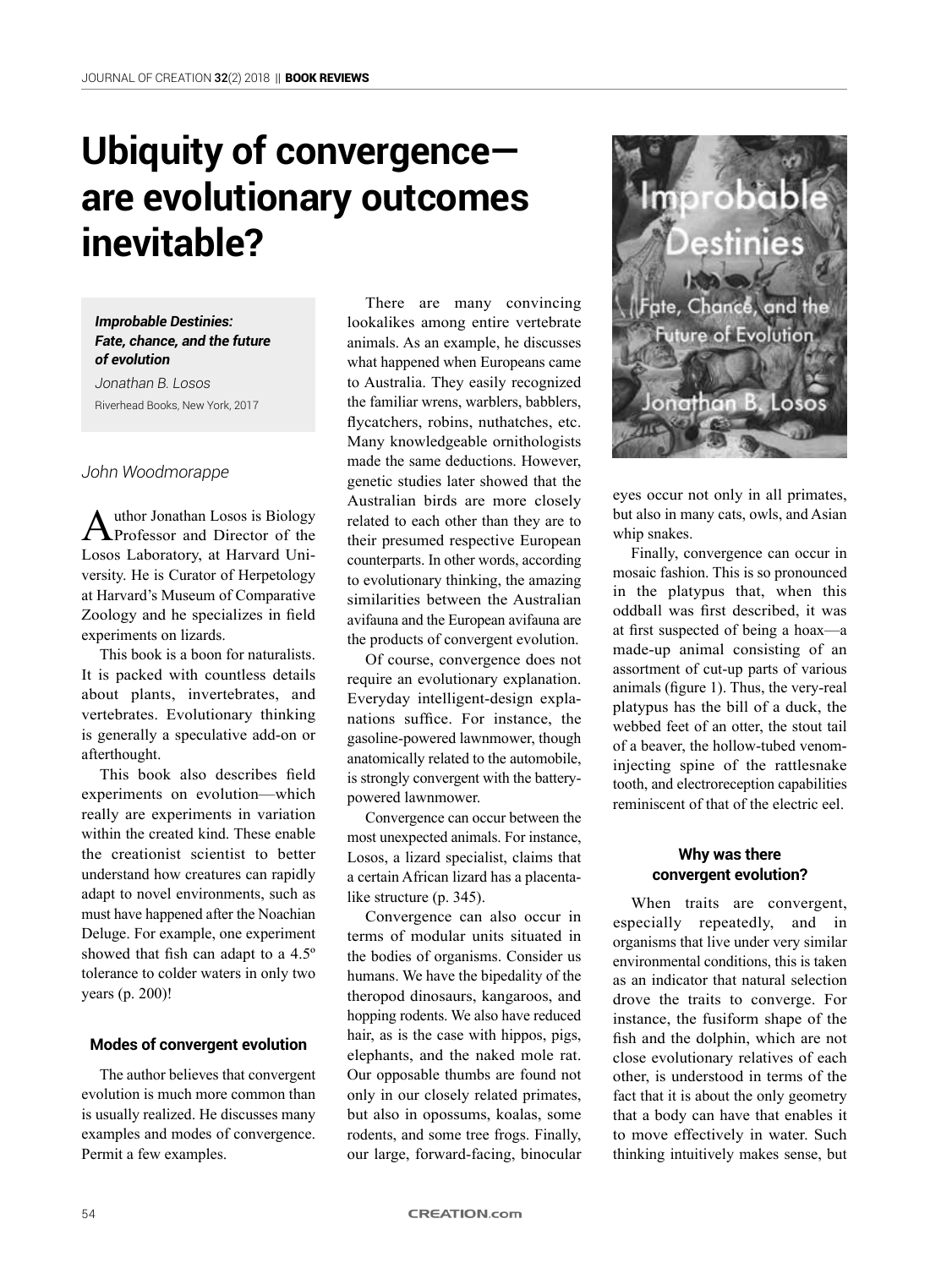

**Figure 1**. The platypus is an oddball consisting of convergent modular units.

eschews special creation (and common design) as alternative explanations. For instance, the fusiform shape of the aeroplane and the race car exist in order to reduce the drag of air at high speeds, but no one imagines that they are the outcomes of a blind evolutionary process. They are the products of intelligent design.

In many cases, evolutionists must fall back on speculation and adaptationist just-so stories to try to explain why convergent features exist. For instance, many theropod dinosaurs are believed to independently have acquired small forelimbs. The famous *Tyrannosaurus rex* has them, and so does the recently discovered *Gaulicho shinyae*. Losos comments:

"Scientists have put forward all manner of explanation, one crazier than the next. Maybe the superpredator fed in such a frenzy that its arms evolved to be short so it wouldn't accidently bite them off and feed them. Perhaps the little limbs were used for pushing off the ground to get up after a nap. Possibly, male *T. rex* needed shorter arms to better titillate their mates. Needless to say, none of these ideas has gained support" (p. 100).

Then Losos goes further, warning against adopting *any* adaptationist explanation:

"Convergent evolution doesn't necessarily prove that a shared trait is the result of natural selection. Maybe *T. rex* and *G. shinyae* both just happened to evolve diminutive forelimbs by chance. If we knew why small limbs with two digits evolved, what advantage they provided, or why natural selection favored them, we would have reason to think that the convergence was adaptive. But absent any data, we can't just assume that natural selection is the cause" (p. 101).

### **Singularities in nature**

The singularity, in a sense, is the opposite of convergence. It is a one-of-a-kind organism. This includes the human, which has no animal counterpart remotely close in intelligence and capabilities. The elephant—with its versatile, specialized nose (the trunk), capable of a diversity of tasks—is another singularity. As another example, the archerfish alone has the capability of directing a shooting stream of water to knock an insect off a plant and into the water.

## **Are evolutionary outcomes inevitable?**

Evolutionists have often speculated on how things would be the same, or different, if evolution was to repeat itself. Were the Cambrian explosion to rerun, would human-like creatures still emerge? Or would we have a world of bizarre, land-dwelling octopuses?

Author Losos takes such speculations to a more sophisticated level. For instance, he focuses on New Zealand, which had no land mammals except bats. Instead, its distinctive flightless birds, such as the kiwi and moa, superficially filled some of the niches taken by mammals elsewhere. From this, he suggests that, had the mammals gone extinct at the end of the Cretaceous along with the dinosaurs, our world would be characterized by a variety of flightless birds.

As for the question of human reappearance, he charts the course of primate evolution. In Madagascar, the lemurs underwent a distinctive adaptive radiation, but nothing emerged that remotely resembled a lemur counterpart to the human. Another distinctive primate adaptive radiation—in South America consisting of various monkeys and marmosets, also failed to produce anything even suggestively humanesque. From this, Losos concludes that humans were likely the result of evolutionary contingencies (that is, chance events that radically shaped subsequent evolutionary outcomes (p. 302)). For this reason, it is very unlikely that humans would 'repeat' under any 'replay' of organic evolution.

## **Is evolution science?**

In the past, creationists (for example, the immortal Duane T. Gish) had suggested that moleculesto-man evolution, strictly speaking, is not science, as it deals with past, non-observable events, and is not something that can be experimentally tested in the laboratory. Other creationists did affirm that evolutionary theory can qualify as science, but had made a distinction between what they called operational science (e.g. the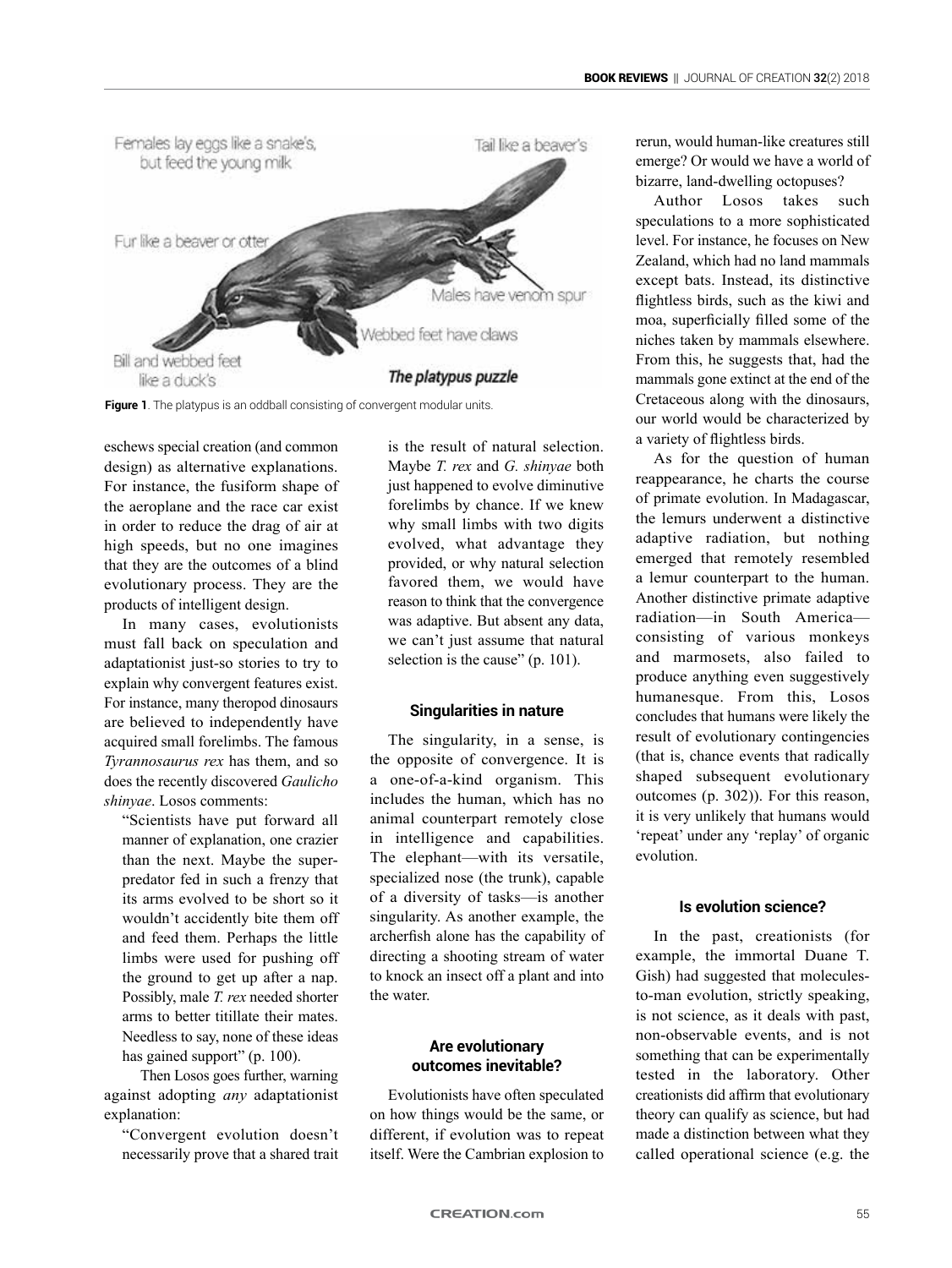effects of exercise on heart muscle) and what they called historical science (e.g. the inferred course of organic evolution).

Interestingly, Losos' concept of evolution, as a science, resembles that of many creationists. He comments:

"Evolutionary biology is a particular challenge to philosophers of science. It does not fit the standard notion of how science works—itself a caricature—in which a crucial experiment decisively settles the question. Rather, evolutionary biology involves history, figuring out what happened in the past, asking questions not amenable to the experimental method (what experiment can explain the evolution of a giraffe?). I've already discussed how studying evolution can be similar to a detective story, a whodunit whose methods share as much with the study of history as they do with other sciences" (p. 265).

In other words, evolutionary theory is a form of deductive reasoning that *presupposes* the existence of organic evolution at least as much as it 'shows' that evolution happened.

# **Limitations of field experiments**

As noted earlier, the author specializes in field experiments involving (supposed) evolutionary change. These, of course, deal with minor changes in living organisms, and, by themselves, have nothing to do with presumed molecules-to-man evolution.

Even so, Losos is refreshingly candid about the limitations of biological field experimentation:

"But field experiments have one big disadvantage—you can't control for everything. Nature is varied, even over short distances. And those differences can confound the interpretation of results. That's why laboratory scientists shudder at the thought of doing experiments in the field—the lack of control gives them the willies. If you really want to know how repeatable evolution is, how much the same selective environment will predictably yield the same evolutionary outcome, then conduct your experiment in the lab, where the environment can be precisely controlled" (p. 216).

However, such lab experiments are no panacea either, as described next.

# **Did experimental** *E. coli* **bacteria really acquire an evolutionary novelty?**

Experiments involving mutations in *E. coli* and other bacteria have been going on for decades. This is part of a research effort that is called LTEE (long-term evolution experiment).

"As you will recall, *E. coli* naturally can capture citrate in the absence of oxygen by turning on the *citT* gene, which causes the cell to produce transporter proteins that poke out of the cell's membrane and latch on to nearby citrate molecules. What happened in the Cit+ *E. coli* cells is that a duplicate copy of the gene was made … . Normally, the *citT* gene, which produces the citratesnagging transporter protein, is activated when oxygen levels are low. In contrast, *rnk*, a gene that occurs close to *citT* on the chromosome, turns on when oxygen levels are high, rather than low. Just by chance, when the second copy of the *CitT* gene was accidently created, it ended up being placed right next to the activation switch for the *rnk* gene. This rewired the *citT* copy to be turned on along with *rnk* in the presence of oxygen. This happenstance of molecular miscopying in the DNA replication process gave Cit+ *E. coli* the ability to ingest citrate in the presence of oxygen" (p. 257).

Losos points out that it took over 33,000 generations to get to this point.

Moreover, the aerobic metabolism of citrate had failed to appear in every single one of the other lineages, despite apparently identical experimental conditions. The author suggests that the one time it appeared owed to a very unlikely series of coincidences. A gene duplication had to take place and then the gene copy had to land near the promoter of the other gene. This is what permitted the upstart duplicatedgene to express itself under aerobic conditions. In addition, one of more potentiating mutations had first to occur in the lineage—and in a manner unrelated to the eventual aerobic citrate metabolism—owing to the fact that evolution lacks foresight.

The results are very exciting to Losos, and he makes these overstatements: "The conclusion is clear: a set of mutations, occurring in just the right order, can have a major impact, sending evolution down a different, unrepeated path" (p. 259). So many thousands of generations of lab bacterial evolution, and so much hype over such trivially unique results! The bacteria could always metabolize citrate in the absence of oxygen and lo and behold—the bacteria can now metabolize citrate in the presence of oxygen. Big deal.

This is hardly a manifestation of evolutionary novelty: it is merely the relocation of a pre-existing capability. Nothing else is different. By way of analogy, imagine a building that relies on a photic system to distinguish between daylight and night, in order to automatically switch on interior lights at dusk and turn off the building heating, and then switch off the interior lights at dawn and turn on the building heating. Everything works on schedule. Then, an earthquake occurs, and the wires get short-circuited. The lights and/or heating now come on and off at various times not necessarily in synchrony with the diurnal cycle. The light uselessly comes on in broad daylight. What is novel? Absolutely